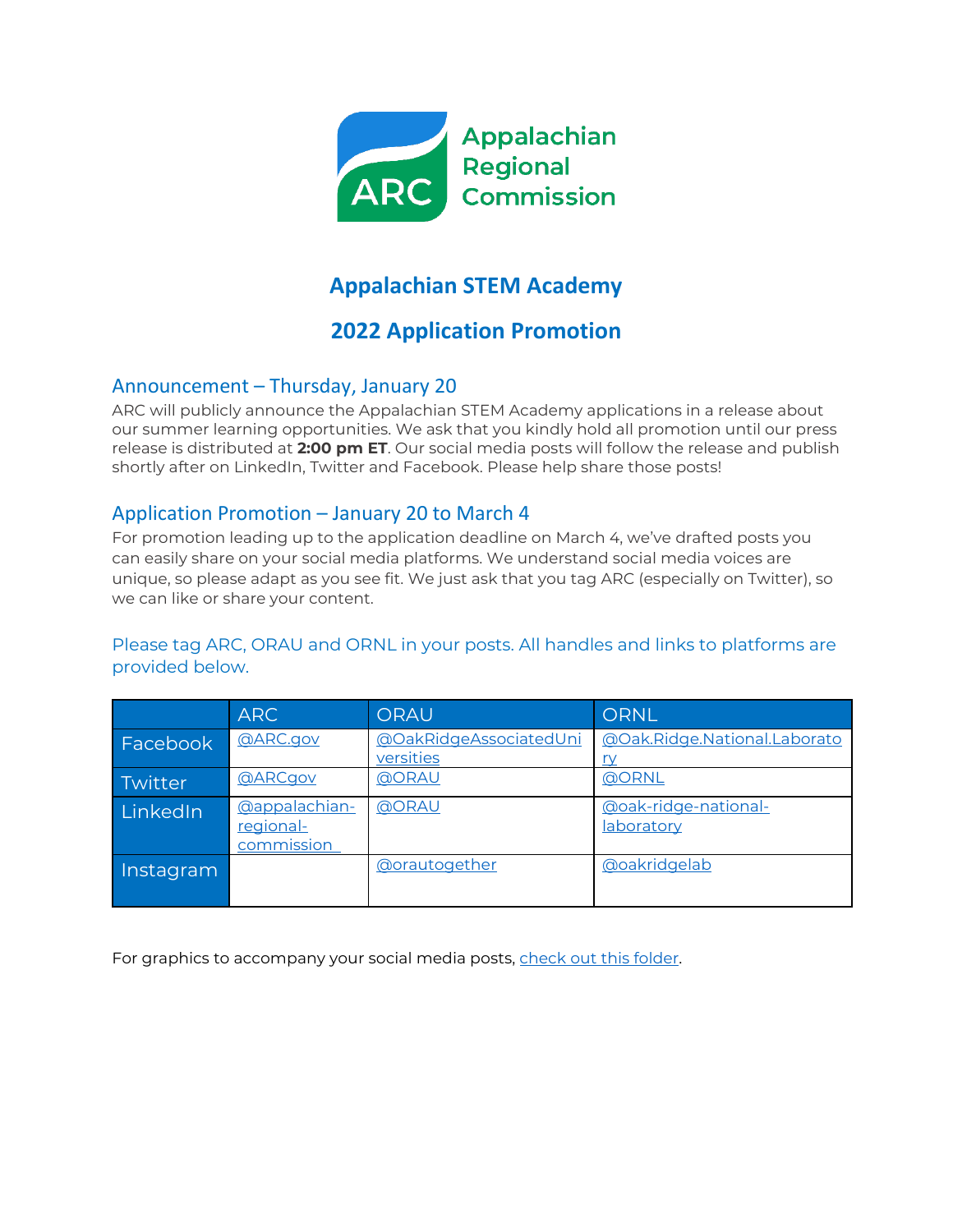## Facebook, LinkedIn & Instagram

#### Informational + General Promotion

The Appalachian STEM Academy is an immersive, all-expenses-paid learning opportunity for Appalachian students and teachers **@** Many participants are from economically distressed areas and often gain their first exposure to applied science through this program  $\mathbb{R}$  Apply by March 4 at [www.arc.gov/summerstem](http://www.arc.gov/arc-oak-ridge-summer-program/)

What connects Appalachian students and teachers with award-winning scientists?  $\mathbb{R}$  The Appalachian STEM Academy! Now in its 33rd year, this free learning experience is a gateway to science, math and computer education  $\hat{\mu}$ , Apply by March 4 at [www.arc.gov/summerstem](https://www.arc.gov/arc-oak-ridge-summer-program/)

#### Tailored to Potential Applicants

Are you an Appalachian student or teacher who's interested in science? Mad for math? Crazy for computers? **W** Then the Appalachian STEM Academy is for you! Apply by March 4 for this free learning opportunity through our partners at **ORAU:** [www.arc.gov/summerstem](http://www.arc.gov/arc-oak-ridge-summer-program/)

Since 1990, more than 1,200 Appalachian students and teachers – many coming from economically distressed areas – have graduated from the Appalachian STEM Academy.  $\mathbb{R}$   $\mathbb{R}$  Are you next? Apply by March 4 for a free learning opportunity to work with award-winning scientists through our partners at **ORAU!** [www.arc.gov/summerstem](https://www.arc.gov/arc-oak-ridge-summer-program/)

Calling all middle schoolers, high schoolers and high school teachers in Appalachia!  $\sqrt{a}$  The Appalachian STEM Academy is a free opportunity to work on science, math and computer projects with award-winning scientists at **Oak Ridge National Laboratory <b>A** Apply by March 4 at [www.arc.gov/summerstem](http://www.arc.gov/arc-oak-ridge-summer-program/)

## **Twitter**

#### Informational + General Promotion

The Appalachian STEM Academy is a free learning opportunity for #Appalachia's students & teachers **&** Many participants are from economically distressed areas & gain their first exposure to applied science through @orau  $\mathbb{R}$  Apply by March 4! [www.arc.gov/summerstem](http://www.arc.gov/arc-oak-ridge-summer-program/)

What connects students & teachers from 210 #Appalachian counties w/ award-winning scientists? The Appalachian STEM Academy! Now in its 33rd year, it's a key gateway to science  $\underline{\mathbf{A}}$  math & computer education in #Appalachia  $\underline{\mathbf{A}}$  Apply by March 4! [www.arc.gov/summerstem](https://www.arc.gov/arc-oak-ridge-summer-program/)

#### Tailored to Potential Applicants

Are you a student or teacher in #Appalachia who's interested in science?  $\mathbb{R}$  Mad for math? Crazy for computers? Then check out the Appalachian STEM Academy! Applications for this free learning opportunity are due March 4 [www.arc.gov/summerstem](http://www.arc.gov/arc-oak-ridge-summer-program/)

Since 1990, more than 1,200 #Appalachian students & teachers – many coming from economically distressed areas – have graduated from the Appalachian STEM